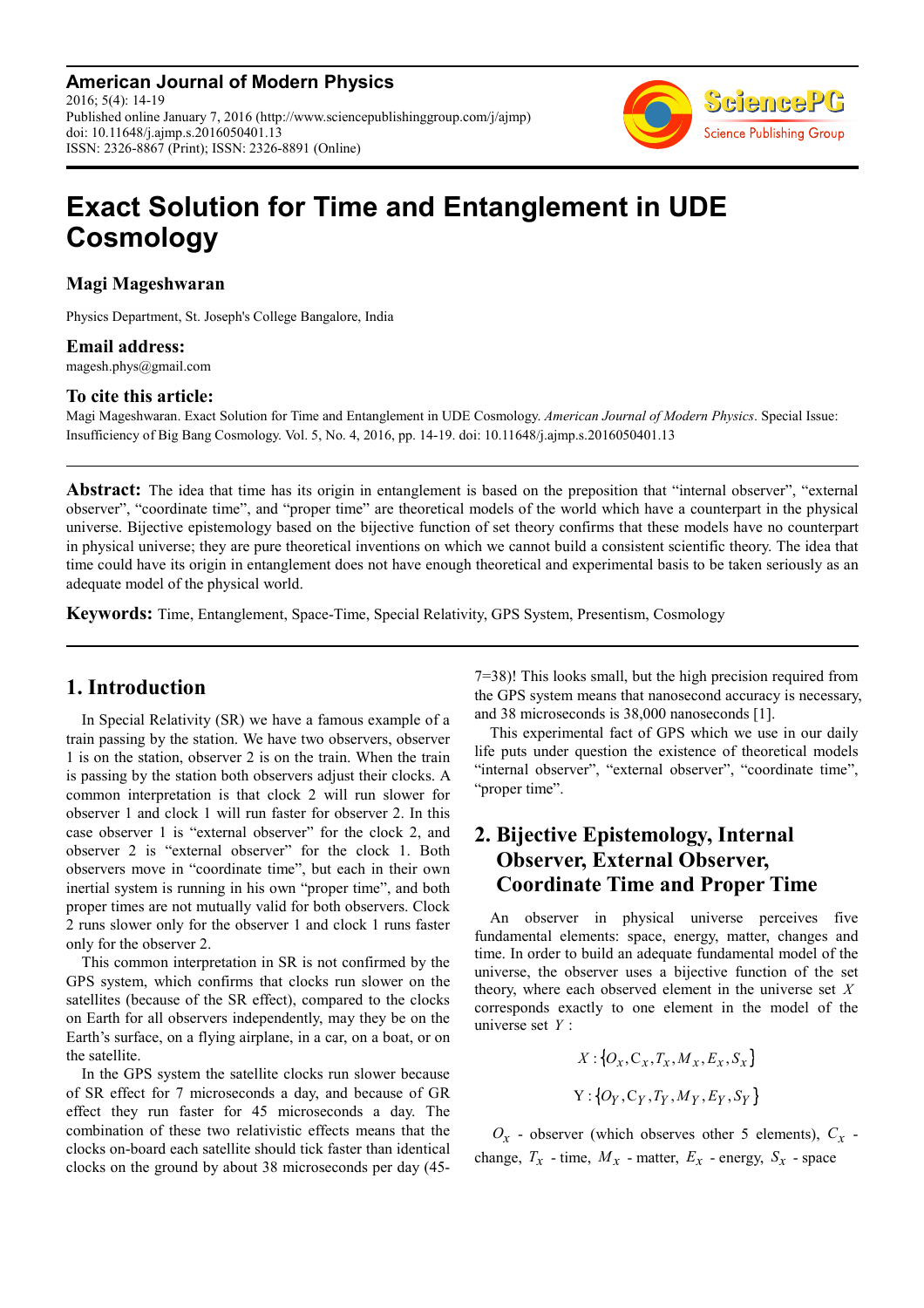$O_V$  - model of the observer,  $C_V$  - model of change,  $T_V$  model of time,  $M_v$  - model of matter,  $E_v$  - model of energy,  $S_y$  - model of space [2].

According to the bijective epistemology, the observer and time as elements of "set model"  $Y$  have "bijective correspondence" in the "set universe"  $X$ , which means that elements "observer" and "time" of theoretical model correspond exactly to the observer and time in a real universe. Bijective epistemology in accordance with experimental data of the GPS system does not predict existence of an "internal observer", existence of an "external observer", existence of a "coordinate time" and "proper time". These terms are epistemologically "empty", it seems they do not have counterpart in physical universe, and on them a theoretical model, which would correspond to physical reality, cannot be built.

Moreva and others published a paper with a proposal that time has origin in quantum entanglement. This proposal is built on the preposition that "internal observer", "external observer", "coordinate time" and "proper time" have existence in real universe:

*"The "problem of time" [2–6] in essence stems from the fact that a canonical quantization of general relativity yields the Wheeler-De Witt equation [7, 8] predicting a static state of the universe, contrary to obvious everyday evidence. A solution was proposed by Page and Wootters [9, 10]: thanks to quantum entanglement, a static system may describe an evolving "universe" from the point of view of the internal observers. Energy-entanglement between a "clock" system and the rest of the universe can yield a stationary state for an (hypothetical) external observer that is able to test the entanglement vs. abstract coordinate time. The same state will be, instead, evolving for internal observers that test the correlations between the clock and the rest [9–14]. Thus, time would be an emergent property of subsystems of the universe deriving from their entangled nature: an extremely elegant but controversial idea [2, 15]. Here we want to demystify it by showing experimentally that it can be naturally embedded into (small) subsystems of the universe, where Page and Wootters' mechanism (and Gambini et al. subsequent refinements [12, 16]) can be easily studied. We show how a static, entangled state of two photons can be seen as evolving by an observer that uses one of the two photons as a clock to gauge the time-evolution of the other photon. However, an external observer can show that the global entangled state does not evolve*" [3].

In this paper will be shown that the idea of time emerging from quantum entanglement does not have enough theoretical background to be seriously taken in consideration as a promising theory which can enrich physics.

### **3. Time, Space-Time and Entanglement**

In Special Relativity the forth coordinate  $X_4$  named "temporal coordinate" is written by formalism (1) below.

$$
X_4 = ict \tag{1}
$$

Formalism (1) confirms that fourth coordinate *X*4 of Minkowski manifold is not time *t* :

$$
X_4 \neq t \tag{2}
$$

In formalism (1) time *t* is merely numerical order of photon motion in space.  $X_4$  is a product of speed of light  $c$ , time  $t$  and imaginary number  $i$ , means  $X_4$  is a spatial distance. Minkowski manifold is not  $3D + T$ , it is  $4D$ . Interpretation of time as being a 4th dimension of a spacetime model and consequently a 4th dimension of universal space is a misunderstanding of physics of 20th century.

Results of recent research confirms that clocks run only in space and not in time, time is merely a numerical order of material changes, i.e. motion which runs in space. Fundamental time is a numerical order of material changes which run in space. Measurement of fundamental time by the observer gives existence to duration, which is emergent time. There is no duration without a measurement of the observer [4].

Experimental data confirms that entanglement is an immediate phenomenon which has no numerical order, and therefore no time. Time is a characteristic for phenomena which have certain numerical order as for example motion of photon in space. Each Planck distance passed by photon corresponds exactly one Planck time. The sum of Planck times is the duration of the photon from the point A to the point B in the space as is shown in formalism (3):

$$
t = t_{P1} + t_{P2} + t_{PN} = \sum_{i=1}^{N} t_{Pi}
$$
 (3) [4]

Moreover, by taking into account that existence of duration of physical events requires measurement of the observer, one can speculate that there are two understandings of time:

- Time measured with clocks is a numerical order of change which has only a mathematical existence;
- Duration of a given material change requires measurement of the observer.

These two understandings bridge Rovelli's, Barbour's, Elze's, Chiou's, Palmer's, Girelli's, Liberati's and Sindoni's, Caticha's and Prati's views. They point out that in physics we have two kinds of times:

1 *Fundamental time* which is the numerical order of change and exists independently of the observer.

2 *Emergent time* which is a duration of material change and originates from observer's measurement [4].

In cosmological model UDE mathematical universe as a non local phenomenon is an immediate medium between entangled quanta [5].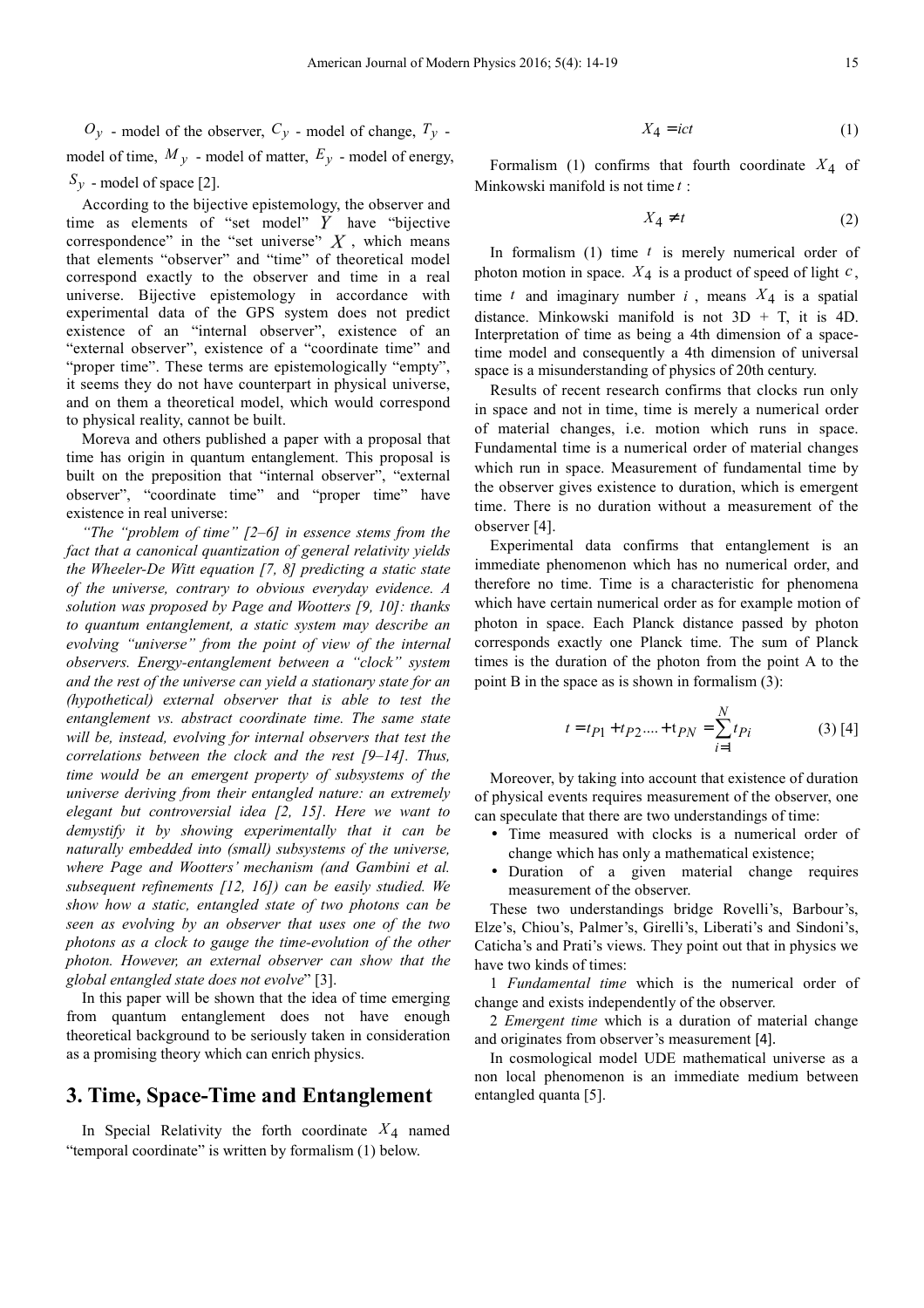| observer - non local<br>and timeless | mathematical universe<br>- non local<br>and timeless |
|--------------------------------------|------------------------------------------------------|
| quantum vacuum -                     | photon - local                                       |
| local and temporal                   | and temporal                                         |
| elementary particles -               | massive bodies -                                     |
| local and temporal                   | local and temporal                                   |

*Figure 1. Structure of the universe [5].* 

Cosmological model UDE have two types of phenomena: immediate phenomena for example gravity and entanglement. Temporal phenomena for example motion of particles and massive bodies. The main difference between immediate phenomena and temporal phenomena is that immediate phenomena are non local and temporal phenomena are local [5]. The only common thing of time as numerical order of changes and entanglement is that they both have existence in mathematical universe which governs physical universe and is non local phenomena. The idea that time could have its origin in entanglement as suggested by Moreva and others seems not exact. More appropriate is to say that time and entanglement have common basis in non local mathematical universe.

Interpretation of entanglement presented in this article does not require existence of local "hidden variables" [6]. Recent research confirms that entanglement is immediate and that light could not be a carrier of information between entangled particles [7]. These results are in tune with model of entanglement where carrier of immediate information transfer between entangled particles is non local mathematical universe.

## **4. Einstein's Now, Presentism and Special Relativity**

Research done by the English philosopher John Ellis McTaggart shows that nothing can happen in time. At the beginning of the twentieth century McTaggart discussed that time is not a physical reality in which things exist: "It will be convenient to begin our enquiry by asking whether anything existent can possess the characteristic of being in time. I shall endeavour to prove that it cannot" [8].

Also the research by Kurt Gödel confirms that time is not a physical reality in which universe exists. By 1949, Gödel had produced a remarkable proof: "In any universe described by the Theory of Relativity, time cannot exist" [9].

Einstein himself did not consider that space-time has an independent physical existence: "Space-time does not claim existence on its own but is only a structural quality of the [gravitational] field" [10]. Einstein once remarked that:... [prior geometry] is build on the a priory, Euclidean four dimensional space, the belief in which amounts to something like a superstition". His opinion was that: "…time and space are only models by which we think and not conditions in which we live" [10]. For Einstein time did not have a physical existence: "… there is something essential about the NOW which is just outside the realm of science. People like us, who believe in physics, know that the distinction between the past, present and future is only a stubbornly persistent illusion" [11].

Bijective epistemology confirms space-time has no physical existence, and time is only a mathematical parameter of motion in space, which originates from the interaction with the quantum vacuum fluctuations [2]. This view is bringing Einstein's NOW in the realm of physics, namely in quantum vacuum (from which universal space originates) is always NOW. Past, present and future belong to the psychological time, in which we experience the flow of material changes running in NOW [11]. NOW is everlasting, it is eternity itself. World known spiritual master Eckhart Tolle is perfectly right, saying that only "present moment" exists. Universal changes run in this present moment which is eternity itself.

This model of everlasting NOW has the power to reconcile presentism with relativity theory. Reconciliation of presentism and relativity is proposed by William Craig and criticised by Yuri Balashov and Michel Janssen: »Presentism is, roughly, the view that only the present exists. The advocate of this doctrine is therefore committed to there being a fact to the matter of what events on Pluto are present (hence real) when John snaps his fingers here on Earth. Special Relativity (SR) denies that there are any such facts. Craig contends that facts about absolute simultaneity and the absolute present have a place in SR after all, provided this theory is given a suitable, "neo-Lorentzian" re-interpretation, and argues that this re-interpretation is physically acceptable, as well as metaphysically preferable to the standard formulation. Unlike some other A-theorists who tend to ignore, evade, or table the relativistic objection, Craig confronts it head-on. We believe his arguments all fail, but it is not entirely trivial to see why they fail" [12].

A model of quantum vacuum which is NOW allows the existence of absolute present and absolute simultaneity. In chapter 3 it is shown that quantum vacuum is an immediate medium of quantum entanglement. As we have seen in chapter 3, in SR the  $4<sup>th</sup>$  coordinate is not temporal, it is spatial too. Considering time a  $4<sup>th</sup>$  dimension of space is a misconception according to which two phenomena are physically distant in space and time. In quantum vacuum which is NOW, two phenomena are physically distant only in space. Time is a numerical order of material change, i.e. a motion which runs in quantum vacuum. In physical world »past«, »present« and »future« have only a mathematical existence. Craig is right, absolute simultaneity and the absolute present have a place in SR and also in entire physics.

At the beginning of  $20<sup>th</sup>$  century it was discovered that light has a constant speed regardless you move towards the source of light or away from it. This was not possible to describe in a frame of Newtonian physics. To describe mathematically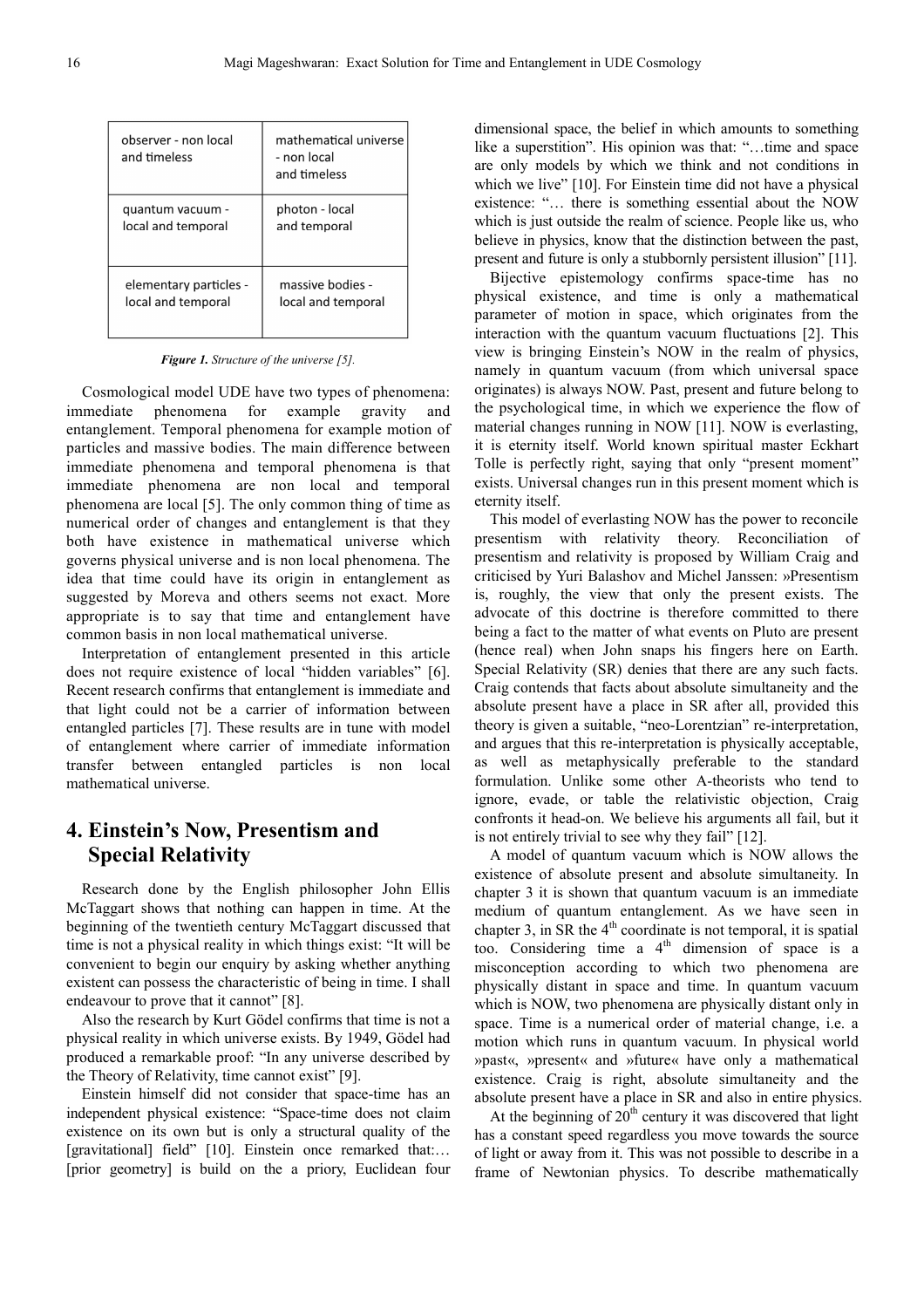constancy of light Einstein has used Minkowski manifold where we have "time dilation", "length" contraction, "coordinate time", "proper time", "internal observer" and "external observer". Minkowski manifold was successful in description of light constancy speed but has brought also contradictions. Let's have two photon clocks in a given fast moving reference system as presented on figure below:



*Figure 2. Photon clocks in a fast moving inertial system and external rest observer* 

Photon clocks have identical length. First clock is positioned vertically second clock is positioned horizontally along the inertial system of motion. For an external observer at rest horizontally positioned clock will shrink ("because of length contraction") and will have a faster rate than a vertically positioned photon clock. This is in contradiction with SR where in a given inertial system all clocks should have the same rate. We solve this contradiction introducing in Special Relativity a 3D Euclidean space where we use Galilean transformation for spatial coordinates X, Y and Z and Selleri transformation for time t, where time t means numerical order of material changes, in particular photon motion in space. In our model of SR there is no "time dilation" and no "length contraction". What is "relative" is not time in which it changes. "Relative" are velocity of changes and rate of clocks which run in quantum vacuum which is always NOW [13].

Common idea of SR interpretation, namely that position of an observer can influence rate of clocks is not right. In every text book of Special Relativity you can see a picture how an external observer at rest will see a vertically positioned photon clock in a passing inertial system as you see on figure below:



*Figure 3. Photon clock seen for an external observer.* 

The common interpretation is that for the observer at rest moving clock will have a slower rate because photon has a longer path between mirrors than by the rest clock. This is not true. Observer sees moving clock as it is shown on the figure 3, but because of this "optical illusion" clock rate will not change. The length of both clocks is the same and so rate of clocks should be the same. Prolonged length of photon motion in a moving clock is optical illusion of the observer which cannot change rate of the clock. This is not in accord with the common sense of physics. In cosmological model UDE relative velocity of material changes and clocks rate in generally depend only from the density of quantum vacuum. Because of its kinetic energy moving inertial system is additionally diminishing density of quantum vacuum what causes that clocks have slower rate. In GPS we call this phenomenon as "diminishing of clocks rate because of SR effect" as we have seen in chapter 1. For still observer moving light clock will have a slower rate as the clock because in fast moving inertial system is additionally diminishing energy density of quantum vacuum which causes that velocity of light is minimally diminishing. This minimal diminishing of light speed caused by lower energy density of quantum vacuum will be presented in chapter 5.

## **5. Einstein's Now, Gravitational Time Dilation and Shapiro Experiment**

In physics term "gravitational time dilation" means that in stronger gravity  $4<sup>th</sup>$  coordinate of space-time is dilated and because of this clocks run slower in the area where gravity is stronger. GPS confirms rate of clocks is slower in stronger gravity [1]. Shapiro has measured that speed of light is minimally smaller in stronger gravity than in interstellar space [14]. Shapiro experiment was explained as following: in stronger gravity  $4<sup>th</sup>$  coordinate of space-time is dilating and so light has a bit longer path and needs more time. That's why they associate results of Shapiro experiment with term "gravitational time dilation".

In cosmological model UDE model light moves only in quantum vacuum (not in time) where time is only a numerical order of light motion. Quantum vacuum is a kind of "super fluid". What really happened in Shapiro experiment is that factually light diminishes its speed because density of quantum vacuum is decreasing. We know in physics that speed of sound increases in materials which have higher density. Our explanation is that in Shapiro experiment light speed decreases minimally, because of decreasing of quantum vacuum density. This is in accord with first postulate of Special Relativity according to which light has a constant speed in all inertial systems: also in Shapiro experiment light has a constant speed in all inertial systems, because light is a wave of quantum vacuum in which all inertial systems including light source are moving, just light speed has diminished because density of quantum vacuum has diminished.

Every particle, massive body and moving inertial system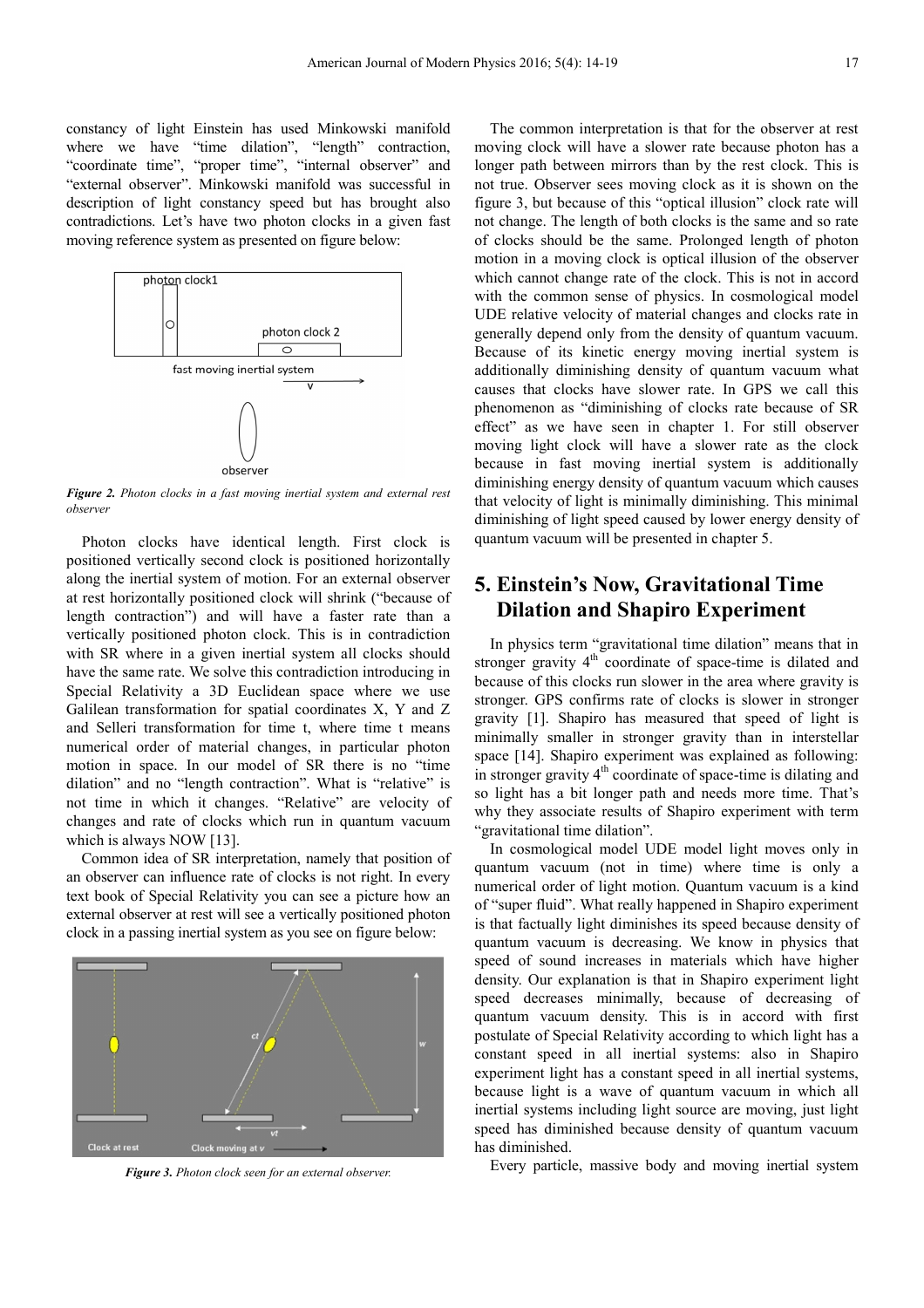diminishes the local energy density of quantum vacuum in accordance with the amount of its energy. The diminished energy density of quantum vacuum (in which is always NOW) diminishes relative velocity of material changes in generally, rate of clocks included [15]. In diminished energy density of quantum vacuum also velocity of light diminishes minimally.

A model of quantum vacuum which is always NOW explains clearly the "twin brother paradox" and "time travel paradox". The twin brother on a superfast spaceship is aging slower than his brother on the Earth because the relativistic mass of his spaceship is additionally diminishing the energy density of quantum vacuum and so velocity of material and biological changes is slower than on the Earth, where the energy density of quantum vacuum is higher and velocity of material and biological changes is higher too. Twins age in quantum vacuum only and not in time which is merely numerical order of their aging. Time travel in past or future are categorically excluded. One can travel in quantum vacuum only and time is a numerical order of his motion. When he measures his motion with clocks he will get duration.

# **6. Einstein's Now and Triangle of Creativity**

In physics it is important that we distinguish between a model of a given phenomena which we search on and phenomena itself. Einstein's idea was that each element in the model of the universe should corresponding exactly one physical element in the universe. When the observer is trained properly, he has clear inner vision and he distinguishes between physical phenomenon and its mathematical description. Observer, a model of phenomenon and corresponding phenomenon in physical world are building so called "Triangle of creativity".



*Figure 4. Triangle of creativity.* 

Ordinary exploration in physics is processed in the model of linear time "past-present-future" which is the psychological structure through which ordinary observer perceives and experiences a model of phenomenon and corespective physical phenomenon in exploration. Extraordinary process of exploration is when observer discovers his inner psychological time and he sees the whole situation in NOW which allows him to see observed phenomenon and its model in a new fresh vision which reaches beyond duality "subject-object". Often result is the insight about shortcomings of existing model of phenomena under consideration. The insight provides rearrangement of the model which than presents phenomenon in a clear light which offers deeper understanding.

Classical example is searching for gravitational waves for 30 years without success. The model of gravitational waves is theoretical failure build on a-priory preposition that gravity is carried by some particle named "graviton" which moves in space and time with the light speed. Once we understand that universe is NOW, it is clear that gravity is immediate; it has no numerical order which is time. Gravity has origin in variable energy density of quantum vacuum in which particles and massive bodies move. Numerical order of their motion is time. After 30 years of searching, finally physics has acknowledged gravitational waves research has failed; there is no trace of hypothetical gravitational waves. They could save time and money by recognizing at the very beginning that gravity cannot be transported by some particle, because gravity is immediate. In Newton formalism for gravity there is no symbol for time *t* . Gravity as well as entanglement does not have a numerical order [5].

Other example is the idea that some hypothetical field (named "Higgs field") could be origin of mass without considering that already Einstein discovered indivisibility of inertial mass and gravitational mass. We cannot search for origin of mass separately from origin of gravity. Our research confirms inertial mass and gravitational mass both have origin in variable energy density of quantum vacuum [5].

## **7. The End of the Myth of Time Reversal Symmetry**

In today physics time reversal symmetry means following: "Before we go any further, it's important to get a clear idea of what time reversal symmetry really means. At the simplest level, we may think of the laws of physics as equations involving a time variable *t* , and say that they are symmetric under time reversal if given any solution, and making the substitution  $t \to -t$ , we obtain another solution" [16].

Time reversal symmetry implies that time *t* can be positive or negative and that physical changes can run backward in time. Our research confirms that time is merely a numerical order of changes which run in quantum vacuum. Changes do not run in time, their run in quantum vacuum only; this means the end of a concept of time reversal symmetry. From this point of view also Feynman's interpretation of positron as an electron which moves backward in time appears non adequate [11]. No particle can move backward in time because time is merely a numerical order of its motion in quantum vacuum. There is no such a phenomena in the universe as time reversal symmetry. Time symmetry is a wrong concept which has leaded to the idea of »time arrow« which is epistemologically an »empty« concept in the sense that there is no »arrow of time« in physical universe which exists in NOW.

"Energy symmetry" indeed exists. In physics equations describe symmetric energy transfers in physical universe.